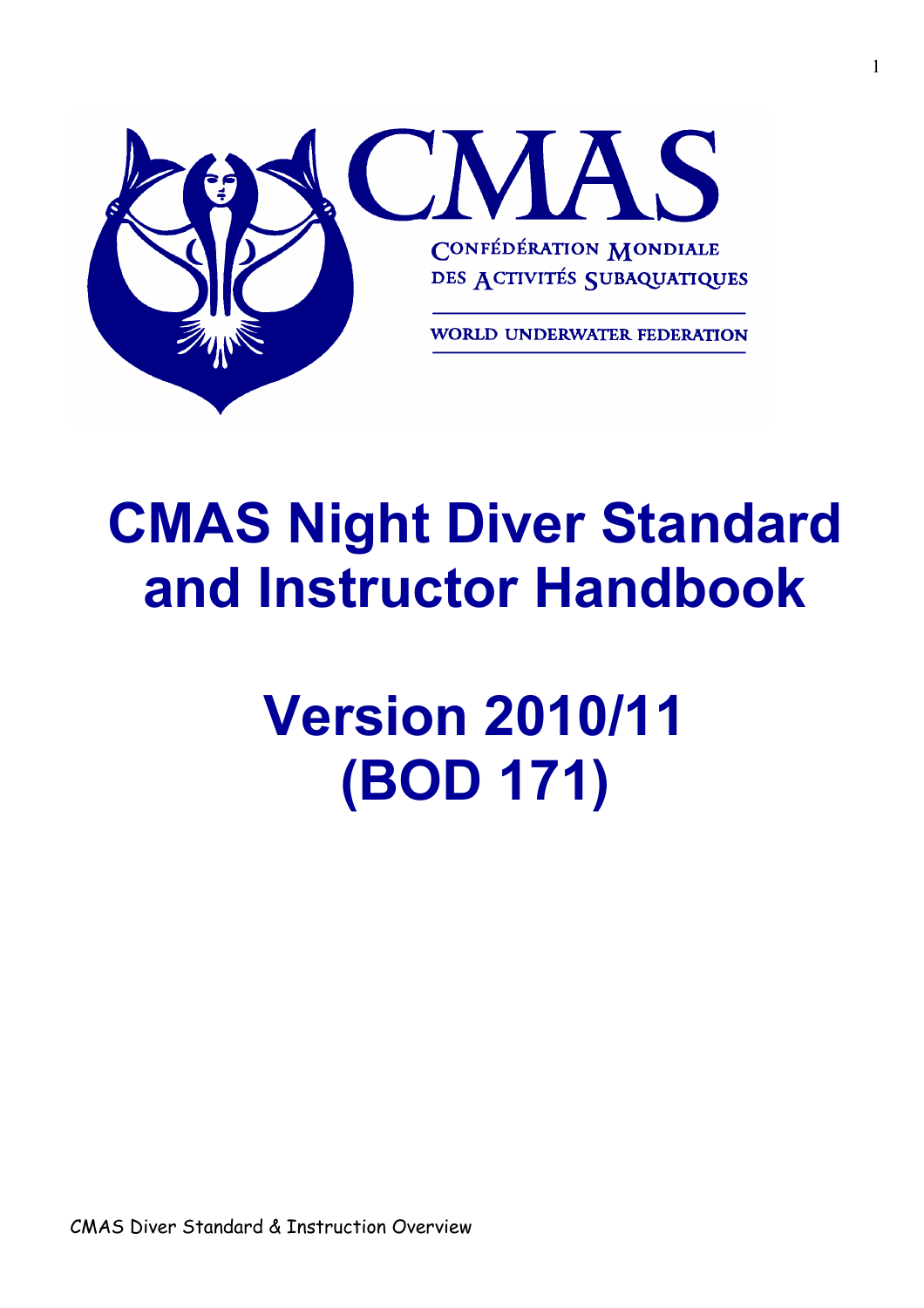## **SECTION I (Standards and Requirements)**

## **1. Training Overview**

The intention of Night Diving Specialty Training is to impart the candidates with the knowledge and skills to enable them to undertake night diving in a safe manner.

## **2. Training Objectives**

To provide the candidates with:

- A. The necessary wherewithal to prepare and plan a night dive.
- B. The skills to use the special equipment and hand signals required for night diving.
- C. The practical application of emergency practice in these dives.

## **3. Application Conditions**

- 
- 1. Minimum age : 15 age<br>2. Certificate level : CMAS : CMAS Two Star Diver Certificate or an equivalent certificate
- 3. Number of course dives : 2 (First dive can be done before the theoretical course, but the last one must be completed after theoretical courses)
- 4. Other : Valid medical for diving fitness according to the concerning requirements of the national federation

## **4. Maximum Trainee / Diver Ratios**

- 1. 1st Dive : 4 Students to 1 Instructor
- $2.$   $2^{nd}$  Dive : 4 Students to 1 Instructor

If instructor has an assistant, then 2 more people may be included in the group.

Note: Assistant level is minimum 3-Star CMAS Diver

## **5. Specialist Instructor / Assistant Qualifications**

Specialist Instructor:

| a) Certificate level | : must be CMAS 2-Star Instructor or 3 Star Instructor.                      |
|----------------------|-----------------------------------------------------------------------------|
| b) Experience        | : must be active instructor of the national Federation.                     |
|                      | must have at least 200 recorded dives and at least 20 recorded Night dives. |

## Assistant:

| a) Certificate Level | : At least CMAS 3-Star Diver                     |
|----------------------|--------------------------------------------------|
| b) Experience        | : must have at least 100 recorded dives in total |
|                      | must have at least 4 recorded night dives.       |

## **6. Training Special Conditions**

Limitations:

- 1. Instructional Dives can be completed in two days.
- 2. The maximum depth is 20-meters for training dives.
- 3. Dives must be done during sunset.
- 4. During the dives, night dive specialty instructor must accompany the divers.

Diving Equipment - Additional to standard diving equipment:

- 1. It is highly recommended that all taking part in these dives wear:
	- i. Alternative air breathing systems.
	- ii. A knife and/or line cutter and Instructors carry an underwater slate and pencil.
	- $\ldots$  Must have an underwater light, and Instructor and assistants must carry two.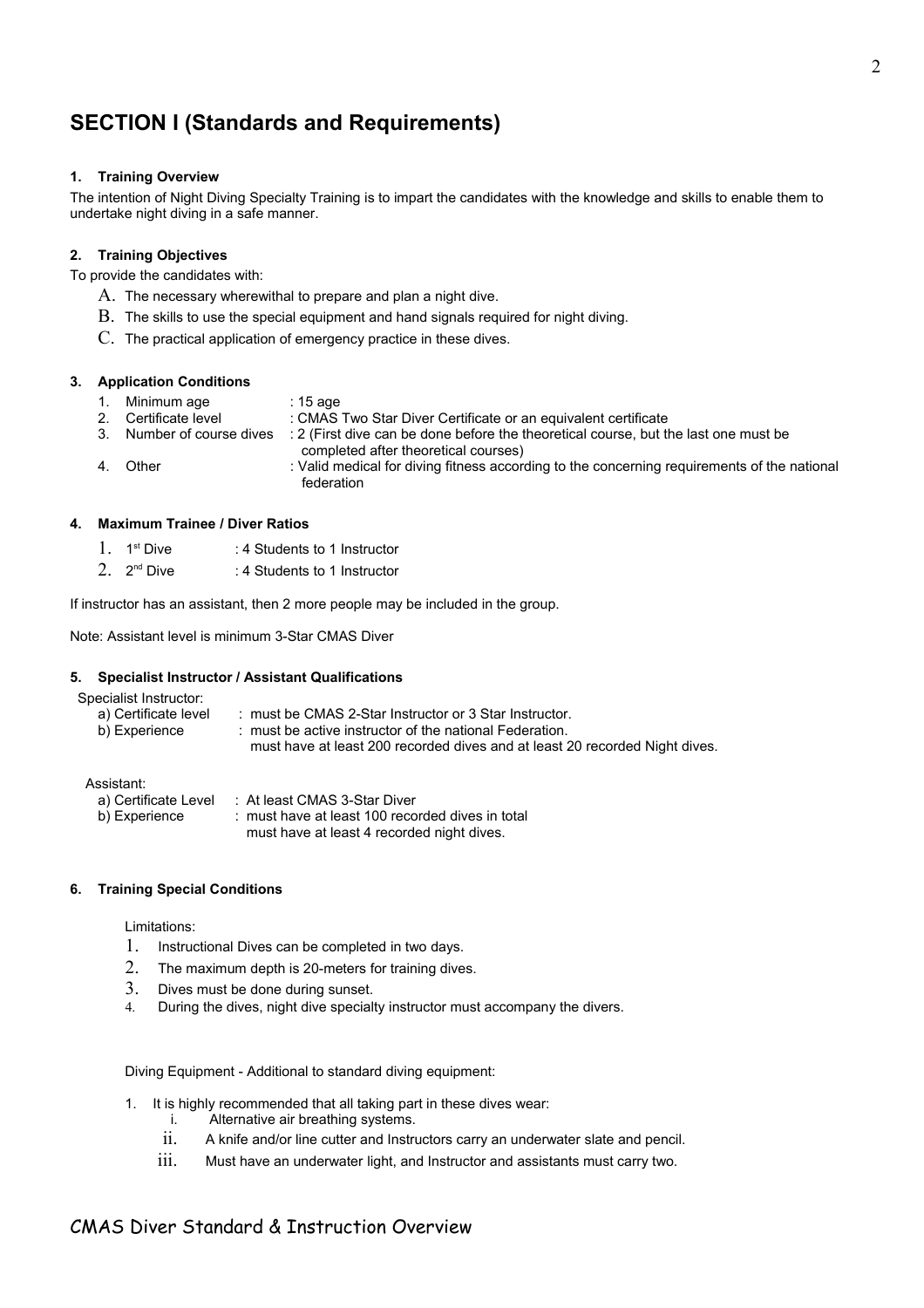Other Equipment/Material:

- Surface Marker Buoys, luminous markers for entrance and exit locations.
- First Aid Kit including oxygen and fresh drinking water.
- Communication equipments (telephone, radio).

## Others Conditions:

- Training dive should only take place in waters that are known well by the Instructors, with and maximum current of half-a-knot.
- Dive durations must be within the Safety-Stop time for the planned depth.

## Supervision:

- During these training dive:
	- i. Trainees must be under the direct supervision of an Instructor at all times.
	- ii. Surface cover i.e. shore marshal, must be maintained throughout the dive.
- iii. First aid equipment and emergency communications must be on hand, at all times, with right competent people ready to call the emergency services and apply any necessary firts aid treatment.

Emergency Plans:

- The organisers of the training event must prepare a Risk Analysis (RA) and the prepare plans to deal with those issues highlighted by the RA.
- The detailed plan must be communicated first to the Instructors and First aiders and then to the Trainees. **IMPORTANT:** All must have full knowledge of the plans and facilities.

## **7. Trainee Success Criteria**

Upon completion of the course candidates must be able to demonstrate their ability to:

- i. Prepare a RA for a night dive and the produce a dive plan for the project.
- ii. Apply skills required for a safe night dive, including drift-diving and associated issues.
- iii. Apply all underwater night dive signals.
- iv. Correct control their buoyancy during the dive, during the ascent and at the Safety-Stop.
- v. Comply with all aspects of the buddy system before, during and after a night dive. Note: This should all be achieved without undue stress,
- vi. Successfully complete and oral or written examination.

## **8. Minimum Training Duration**

- 1. Recommended number of theoretical lectures : 2
- 2. Minimum duration
	- 2.1.1. Theoretical course **12** Theoretical course
	- 2.1.2. Practical : 2 Night dives
- 3. Minimum number of dives : 22 recorded dives on course completion.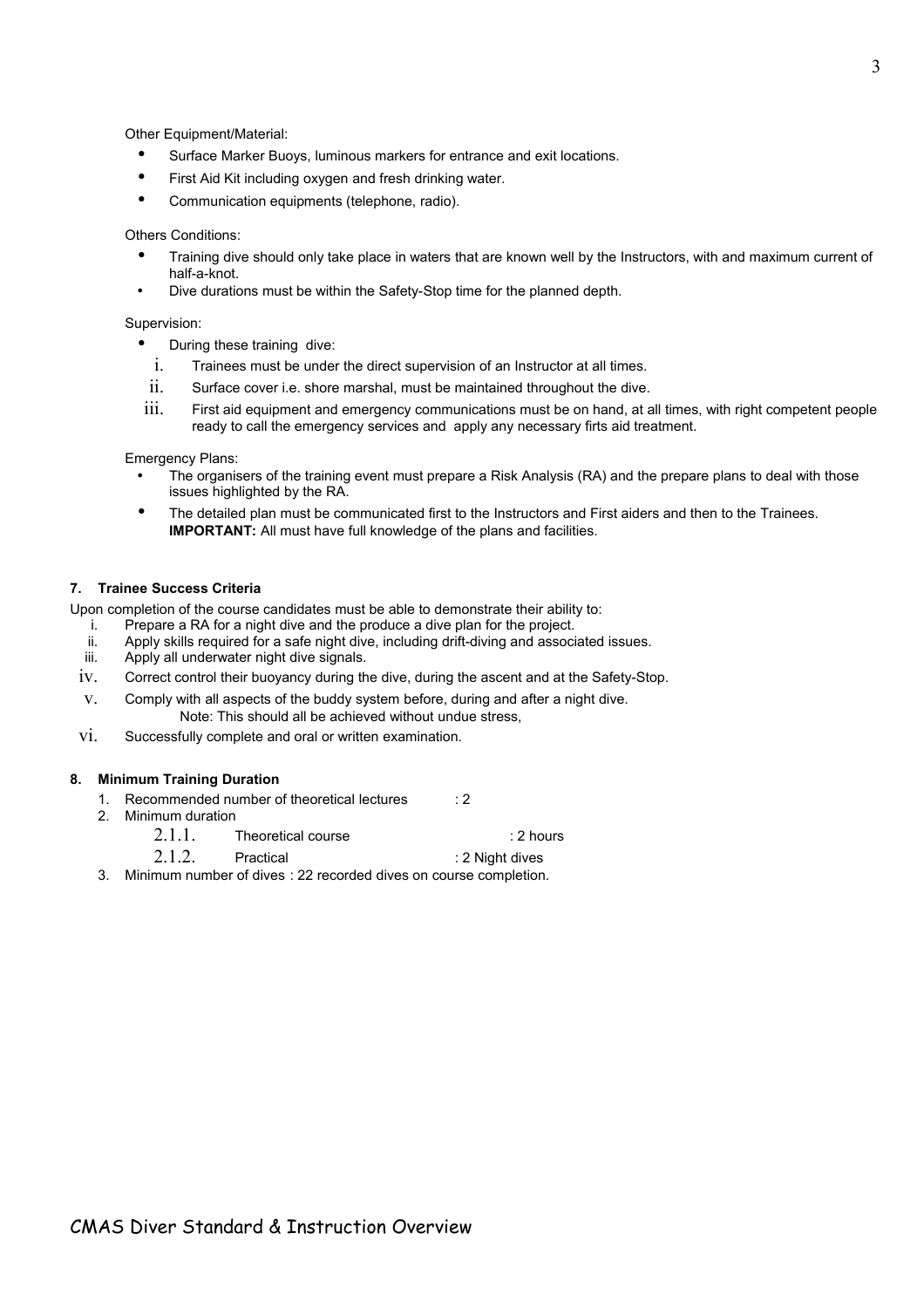## **SECTION II (Training Program)**

## **Illumination systems and lights that will be used in night diving and their properties:**

All divers must have own their own lights Main light – must be strong Reserve light –can be smaller Their batteries must be new or recently charged. Alkaline batteries have longer life It must have a strap to fasten it to the wrist Rechargeable batteries are more economical Flashing lights are for fastening to the cylinder or buoy or boat, but can be blinding to other divers Chemical lights Washing with fresh water after diving Not opening when it is wet Retaining the batteries outside when they are not used

## **Care of underwater lights:**

Follow the maker's recommendations. Wash in warm fresh water after all dives. Maintain the correct battery charge. Keep all O-Rings free of dirt, dust and hairs – Keep lightly lubricated with silicon-grease.

## **Planning for Night Dives:**

- i. For unfamiliar dive sites, you should get information from those who had dived in the area before you and dive the site in the daylight to gain familiarity. Determine the current/tide conditions for your planned dive. Ensure your planned route is clear of fishing nets and other conditions that may cause difficulty at night.
- ii. The site should be marked-out before the night dive commences to identify the entry and exit points.
- iii. Avoid entry and exit points with sharp and/or dangerous surfaces.

These issues are in addition to the normal day time planning issues.

## **Advantages of carrying out Night Dives from a Boat:**

Entrance and exiting from water is may be easier from a suitable boat. Additionally, a boat can follow the lights of the divers whilst underwater. This make providing back-up emergency action quicker, provided those onboard are appropriately trained and equipped.

The entry point, when using a boat, should be marked with a shot-weight, line and buoy, which may be used by straggling divers whilst wait to be picked up.

## **Important Issues in Night Dives:**

As with all dives your equipment and the emergency equipment must be checked for functionality before the dive. Ensure that you inform others, on shore, of your plans. This includes your planned exit time and the location of your dive. If you dive from a boat or land, nominate a shore marshal as lookout.

#### **Stress:**

.

Stress of diving dark surroundings can be a tipping point of disaster. Ensure that everyone in the party is comfortable with the dive arrangements and be sure anyone who is too stressed can stand down without fear of adverse comment.

## **How to cope with stress in night dives:**

Dive in places that are well known to the group. Dive in the company of a trusted person. Dive within your limits. Call the dive off if you feel too uncomfortable.

## **What to do when diving light fails:**

Carry a reserve light. Tell your buddy. Terminate the dive if a replacement light is not available. Carry a whistle to attract the attention of surface tenders.

## **What to do when you lose your Diving Partner during Diving:**

- If for some reason you can't immediately find your buddy . . .
	- Don't panic.
	- Stop what you are doing.
	- Take a moment to reflect and follow the following steps:
		- 1. Listen for the sound of bubbles.
			- 2. Turn a full circle looking both up and down.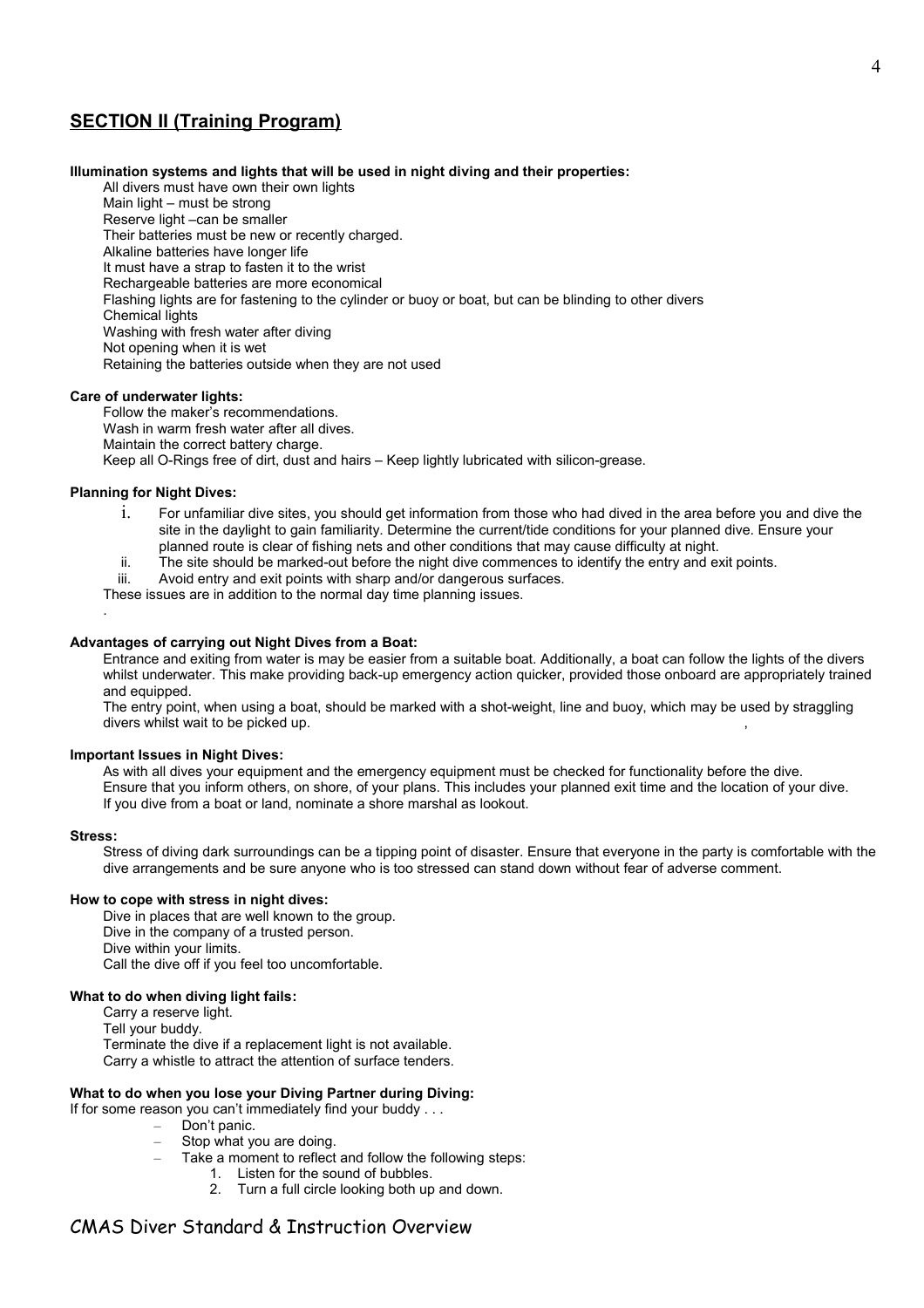- 3. Ascent a few metres and do the same again.
- 4. Try to attract your buddies attention by tapping on your dive cylinder with the handle of your knife.

Often it is simply a matter of time; give it a minute. If you still have not established contact:

- 1. Ascend to the surface in a controlled manner at no more than 10m/min, make a one minute stop at three metres.
- 2. Always make that safety-stop . . . It helps limit and control micro-bubbles.
- $3.$  Once at the surface look for your buddy by turning 360 $^{\circ}$ . If you both follow this simple procedure you will find each other. If your buddy is still missing tell someone on the boat or shore and terminate your dive.

## **What to do When you Lose Direction in Diving:**

Make use of air bubbles, they always travel up

Make use of your compass.

Terminate the dive and ascend to surface together with your buddy

#### **How to Enter Water from Shore or Boat in Night Diving:**

In addition to standard practices, controlling and retaining a reserve diving light.

*From a Boat:* 

Complete buddy & bubble checks as normal Check some night dive signals Checking the operation of all lights (ensure you have new or fully charged batteries). Check the entrance is clear by using your torch. Use the standard procedure to enter the water. Follow the Shot-line down with your buddy. *From the Shore:*

Checking the area that will be entered before hand Complete buddy & bubble checks as normal Checking the operation of all lights (ensure you have new or fully charged batteries). Check the entrance is clear by using your torch. Use the standard procedure to enter the water. Ensure a light is left on the shore for direction finding on returning

## **How to reach the Diving Area that is Far from Shore in Shore Diving:**

Take a fix on the lights that may be a reference source on the shore.

Place a light as a reference source on the shore. Take a bearing with ones compass. Fin out to the required location

**Descending during a Night Diving:**

Turn on the lights Check buoyancy Check dive buddy Direct the light towards the bottom Make signs with light

## **Ascending during a Night Diving:**

Use the reference light on the shot line or anchor rope Check the surface with light Check ascent rate on your gauge. Ascend together with your buddy Carry out a safety-stop.

## **How to Establish Communication during Night Dives:**

Drawing the attention of diving partner by:

- Knocking their cylinder
- Touch
- Signalling with you torch in a vertical up & down motion.

## **How to Make Hand Signs:**

Use of a lit torch to highlight your standard hand signals.

Use the torch to give standard light signals:

- OK at night: Draw a large slow circle with a lit torch.
- Diver to Diver light signal: Something wrong at night, Large rapid up and down movements with a lit torch.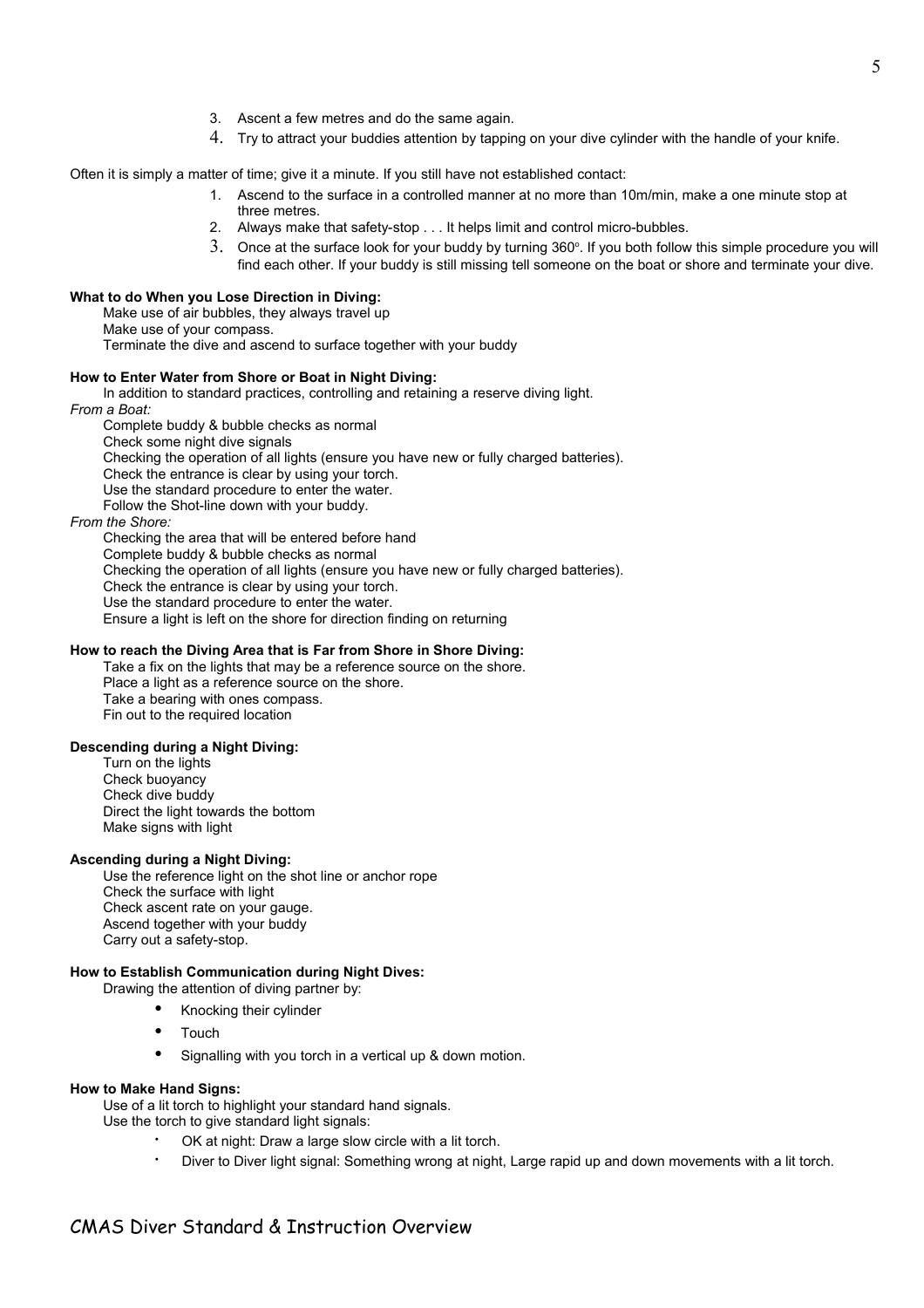## **Compass Use in Night Dives:**

Use the luminous display of the compass Taking bearing and angle calculation with compass Turns with Compass Shore reference lights Finding direction with night natural references

## *Exam can be held before the practical lessons. Successful trainees can be admitted to the training dives.*

## **Practise Dives**

**1 st Dive:** Recommended depth is between 6 meters and 15 metres.

By the end of this dive, trainees should be able to:

- Perform night diving depending on the light of lamps as getting used to darkness.
- Develop the direction finding skill
- Apply the signals correctly
- Carry out maintenance of lights, their use in a healthy manner.

## **Before diving, requirements that should be fulfilled:**

- Trainee should assist the diving preparation. They can help with the preparation of the safety cylinder.
- Conditions of pre-diving should be cared out as normal.
- Necessary briefing of pre-diving should be completed.
- If shore diving is being carried out, the brief should account for waves striking the shore and entry and egress.
- Check the equipment fittings under light.
- Check that all lights (main and reserve) are working.
- Start diving by fastening the main light to your arm.

## **Briefing should cover:**

- Evaluation of conditions
- Facilities in diving area
- Use of lights in underwater
- Underwater signs
- Signs given by light
- Boat or shore reference lights
- Approach techniques and position of approach
- Exit techniques and position
- Start ascent on reaching a cylinder pressure of 50 Bar.

## **Diving preparation:**

- Preparing the emergency procedures
- Assigning the diving partners
- Reminding of control issues before diving
- Locating reference lights
- Controlling diving partner
- Repeating the reserve air supply utilization skills
- Locating the emergency cylinder at 5 meters.

## **During diving, requirements that should be fulfilled:**

- Taking bearing with compass on the surface
- Descending by directing lights towards bottom
- Taking position by checking the ground with lights
- Giving OK sign by determining group leader and diving partner
- Getting used to ambient conditions by observing the surrounding for 2 minutes
- By using compass and natural reference
- Not clouding the bottom conditions by maintaining necessary buoyancy while swimming.
- Arriving at the Exit point and starting to exit.
- Making a safety stop next to safety cylinder at 5mt depth.